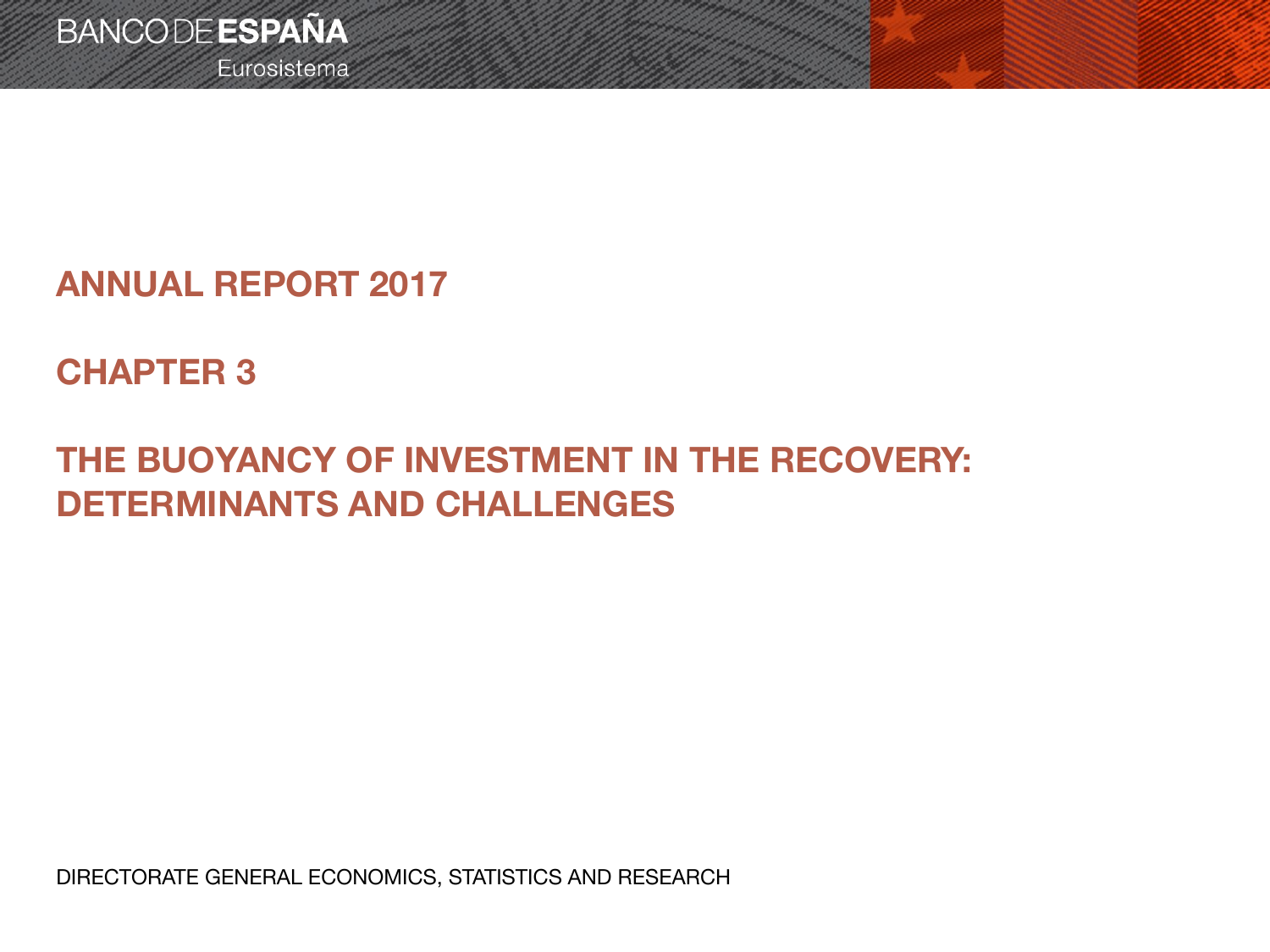### **THE CHAPTER**

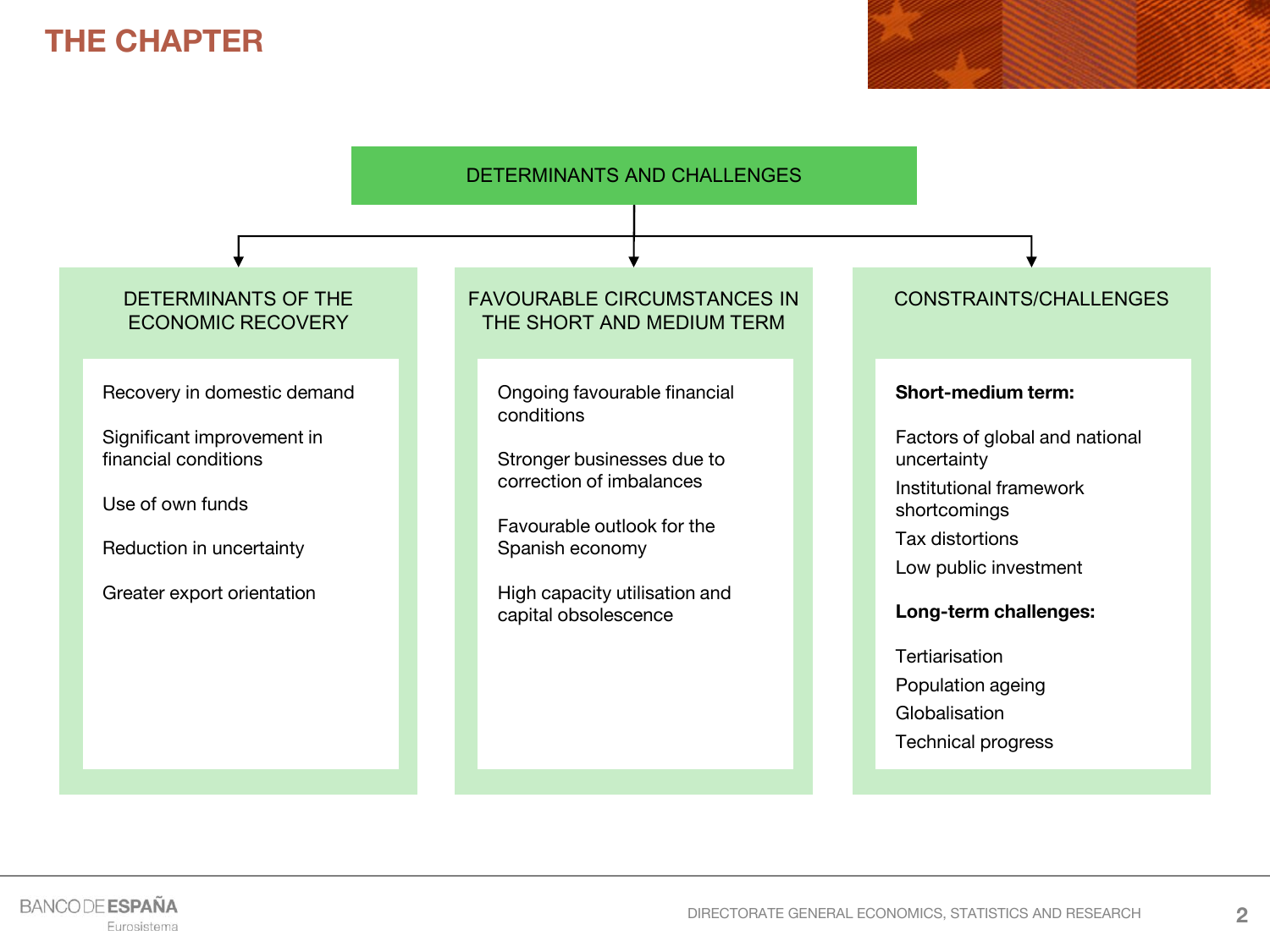### **INVESTMENT IN EQUIPMENT AND INTANGIBLES BUOYANT IN THE RECOVERY**

NON-CONSTRUCTION INVESTMENT BUOYANT IN THE RECOVERY…

**BANCODE ESPAÑA** 

Eurosistema

The momentum has been broad-based in terms of components, both in the case of equipment and machinery and intangible assets, which continued to be accumulated, even during the crisis, at the trend growth rate of recent decades.

… ACROSS MAIN COMPONENTS

100 150 200 250 300 350 95 96 97 98 99 00 01 02 03 04 05 06 07 08 09 10 11 12 13 14 15 16 17 NON-CONSTRUCTION INVESTMENT IN THE RECOVERY **PRE-CRISIS LINEAR TREND** Investment (excluding construction). In real terms (1995 = 100) 100 150 200 250 300 350 95 96 97 98 99 00 01 02 03 04 05 06 07 08 09 10 11 12 13 14 15 16 17 MACHINERY AND EQUIPMENT INTELLECTUAL PROPERTY PRODUCTS (INTANGIBLES) In real terms  $(1995 = 100)$ 

**3**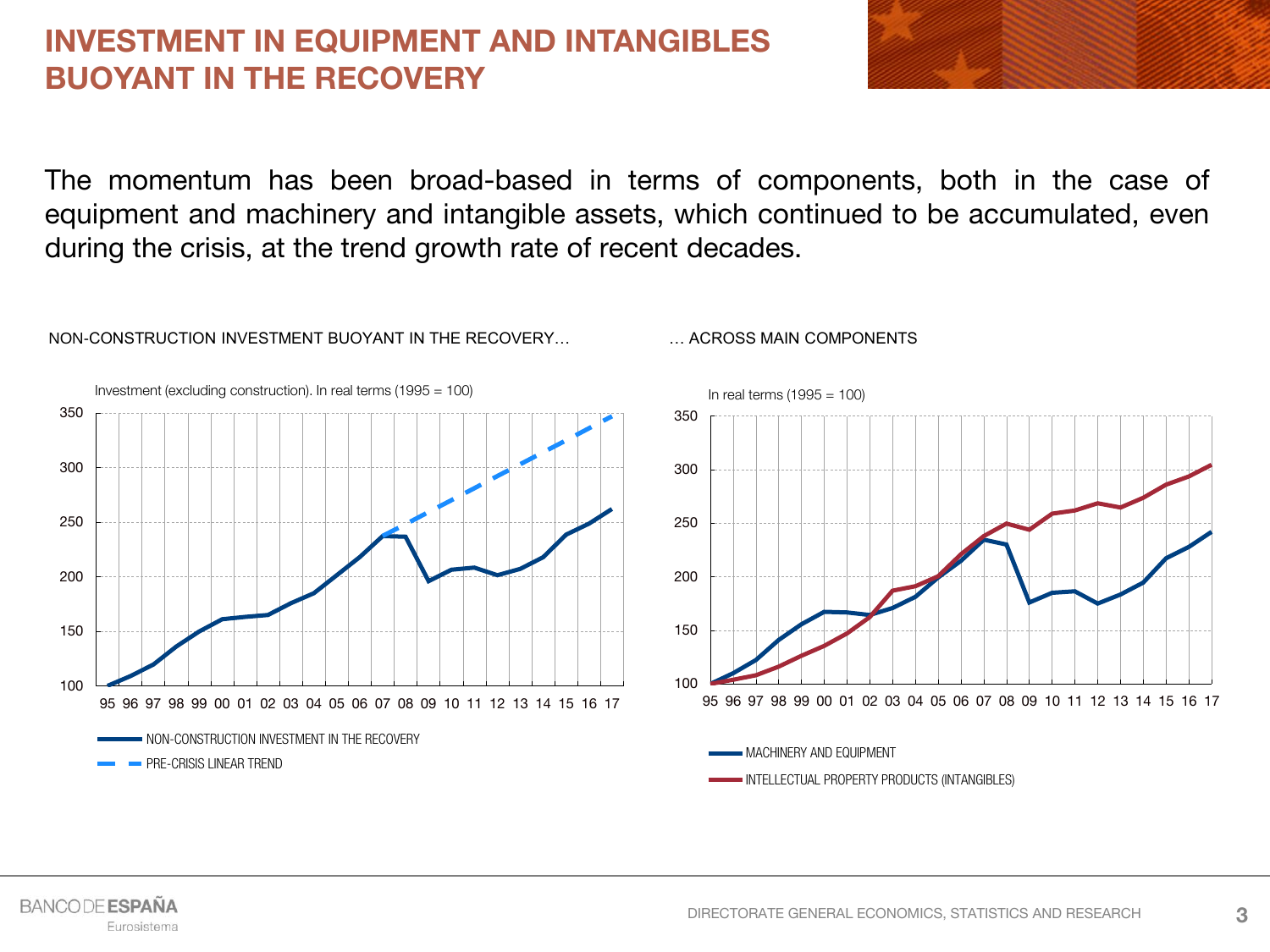### **INVESTMENT IN EQUIPMENT AND INTANGIBLES BUOYANT IN THE RECOVERY**



The behaviour of construction-related investment, on the other hand, was less favourable, and in 2017 stood at somewhat less than 50% of its pre-crisis level. Thus, investment in equipment and intangibles has increased as a proportion of total investment.



WHILE CONSTRUCTION-RELATED INVESTMENT MORE SUBDUED …

0% 20% 40% 60% 80% 100% 95 96 97 98 99 00 01 02 03 04 05 06 07 08 09 10 11 12 13 14 15 16 17 pp

… MEANING INVESTMENT IN EQUIPMENT AND INTANGIBLES UP AS A PROPORTION OF TOTAL INVESTMENT

> OTHER BUILDINGS AND STRUCTURES **HOUSING NON-CONSTRUCTION INVESTMENT**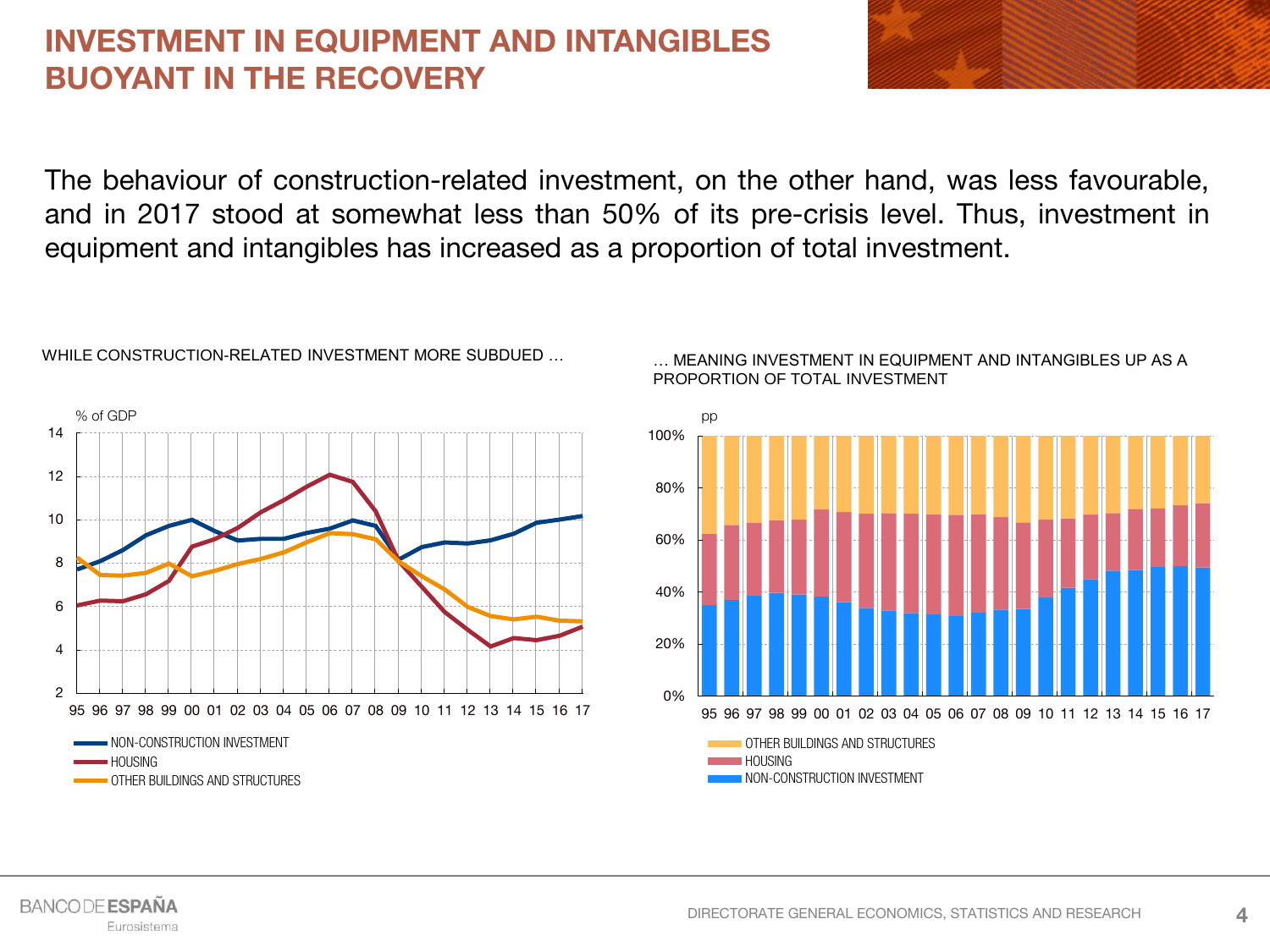### **BEHAVIOUR COMPARABLE TO THE RECOVERY IN 1990s AND SLIGHTLY BETTER THAN IN THE EURO AREA, WITH DELEVERAGING**

The recent behaviour of equipment investment has been similar to that in the cyclical episode in the 1990s, despite the heavy deleveraging by non-financial corporations. Also, investment has performed relatively more favourably in the recovery in Spain than in the euro area as a whole.



#### INVESTMENT AND DELEVERAGING DURING RECOVERY PERIODS



#### INVESTMENT AND DELEVERAGING: SPAIN AND EURO AREA

**BANCODE ESPAÑA** Eurosistema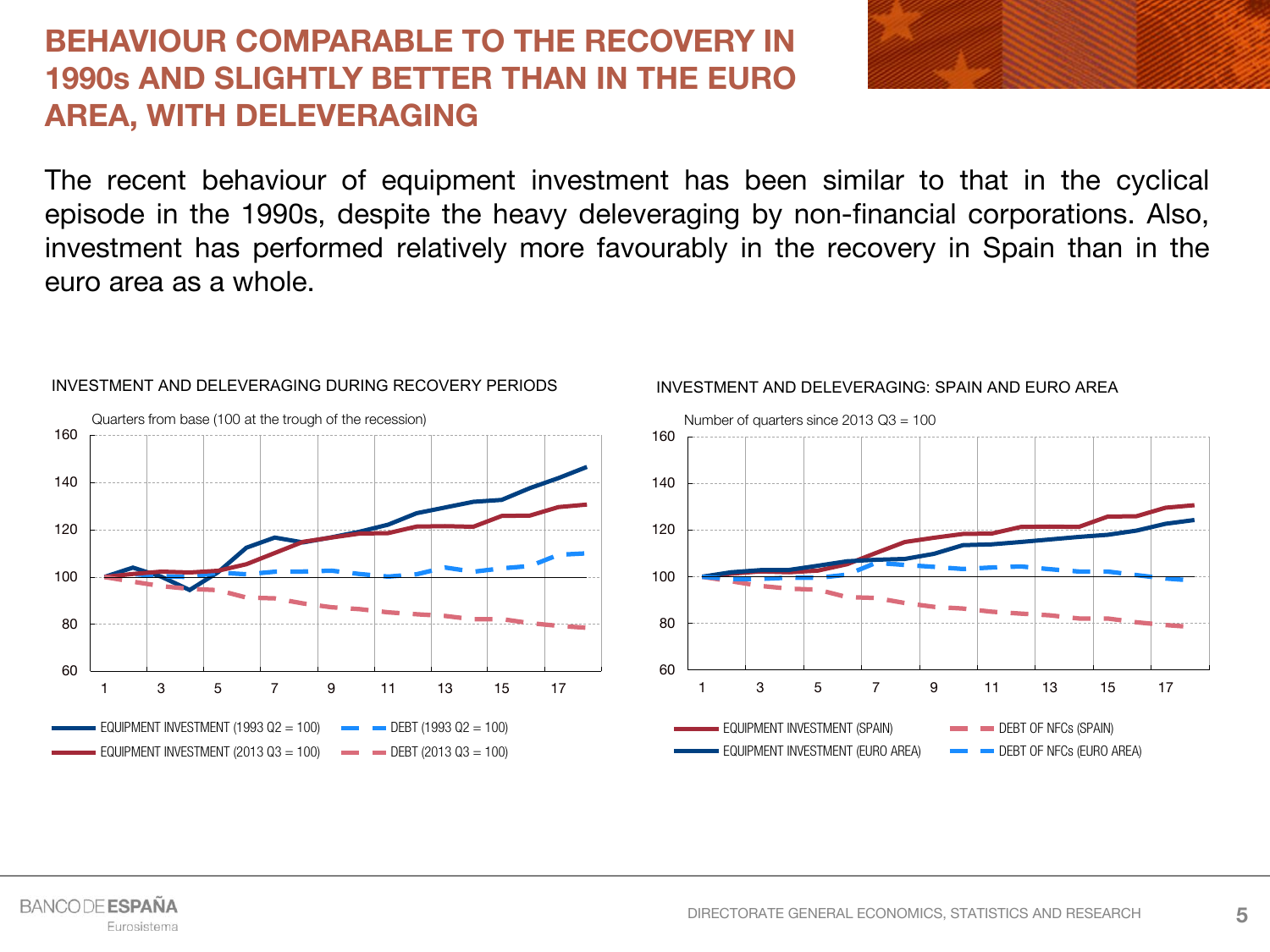### **HETEROGENEOUS PERFORMANCE OF EQUIPMENT AND INTANGIBLES INVESTMENT IN THE EURO AREA**

The dynamics of investment in the euro area as a whole, however, are markedly heterogeneous across countries. Of the four largest euro area countries, Italy has recorded the poorest relative performance by non-construction investment since end-2013 and France the most favourable.



#### NON-CONSTRUCTION INVESTMENT OVER THE LAST DECADE: EURO AREA COUNTRIES

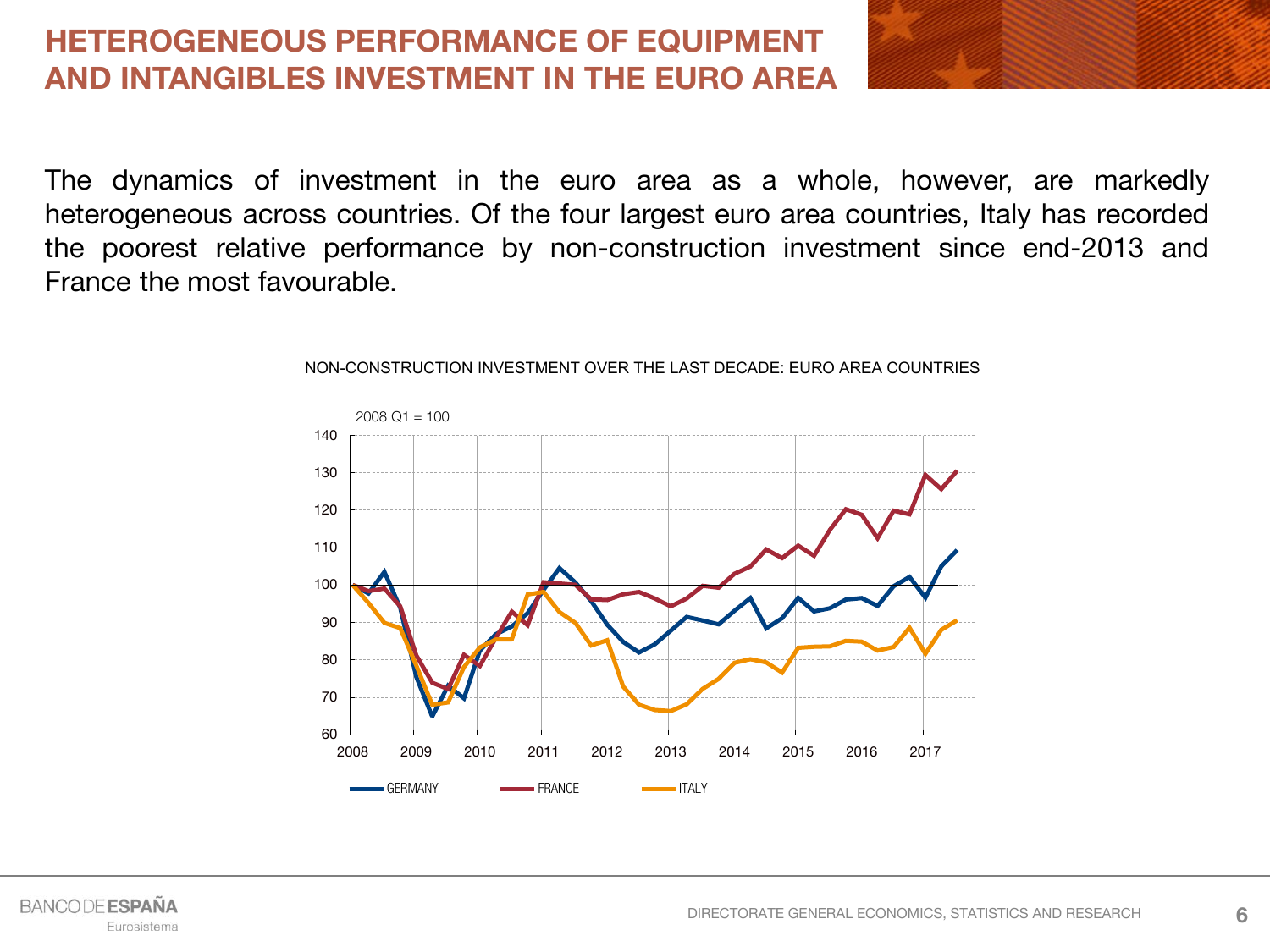### **DETERMINANTS OF THE RECOVERY: FINANCIAL CONDITIONS**

Against a background of more significant improvement in financial conditions in the Spanish economy than in the euro area as a whole, credit has generally flowed to those firms in a better economic and financial position, which has boosted investment, given that these firms are in a better situation to undertake new projects.



#### INTEREST RATES FOR NON-FINANCIAL CORPORATIONS



#### FLOWS OF ASSETS AND LIABILITIES OF FIRMS WITH ZERO OR POSITIVE NET INVESTMENT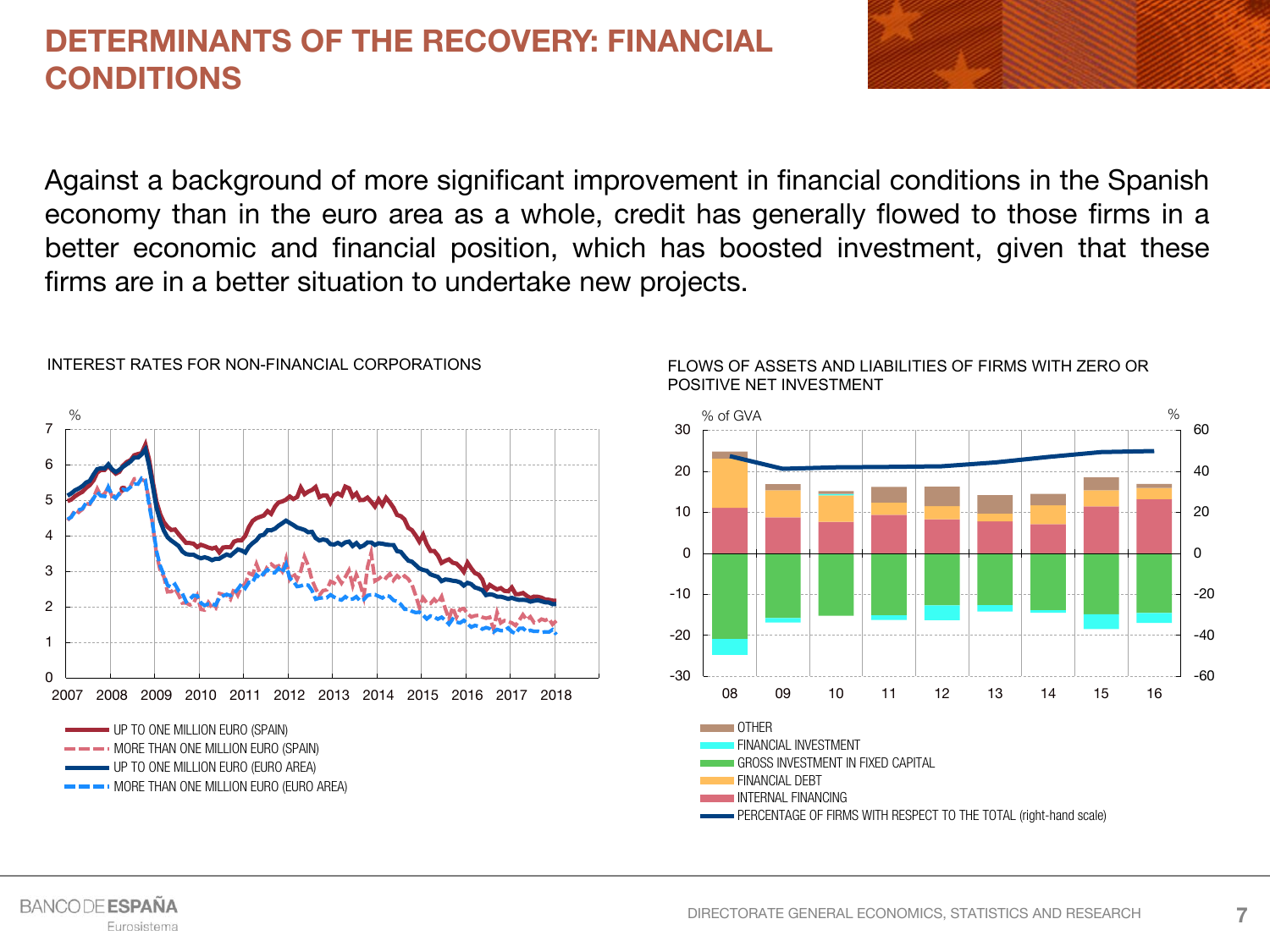### **DETERMINANTS OF THE RECOVERY: USE OF OWN FUNDS**



Internal sources of financing of investment not only played a significant role during the crisis, but also during the subsequent recovery.

> -200 -100 0 100 200 300 400 99 01 03 05 07 09 11 13 15 17 LIABILITIES LESS FINANCIAL ASSETS. OTHER LIABILITIES LESS FINANCIAL ASSETS. EQUITIES LIABILITIES LESS FINANCIAL ASSETS. LOANS AND FIXED INCOME RETAINED EARNINGS INVESTMENT

INVESTMENT FLOWS AND FINANCING OF NON-FINANCIAL CORPORATIONS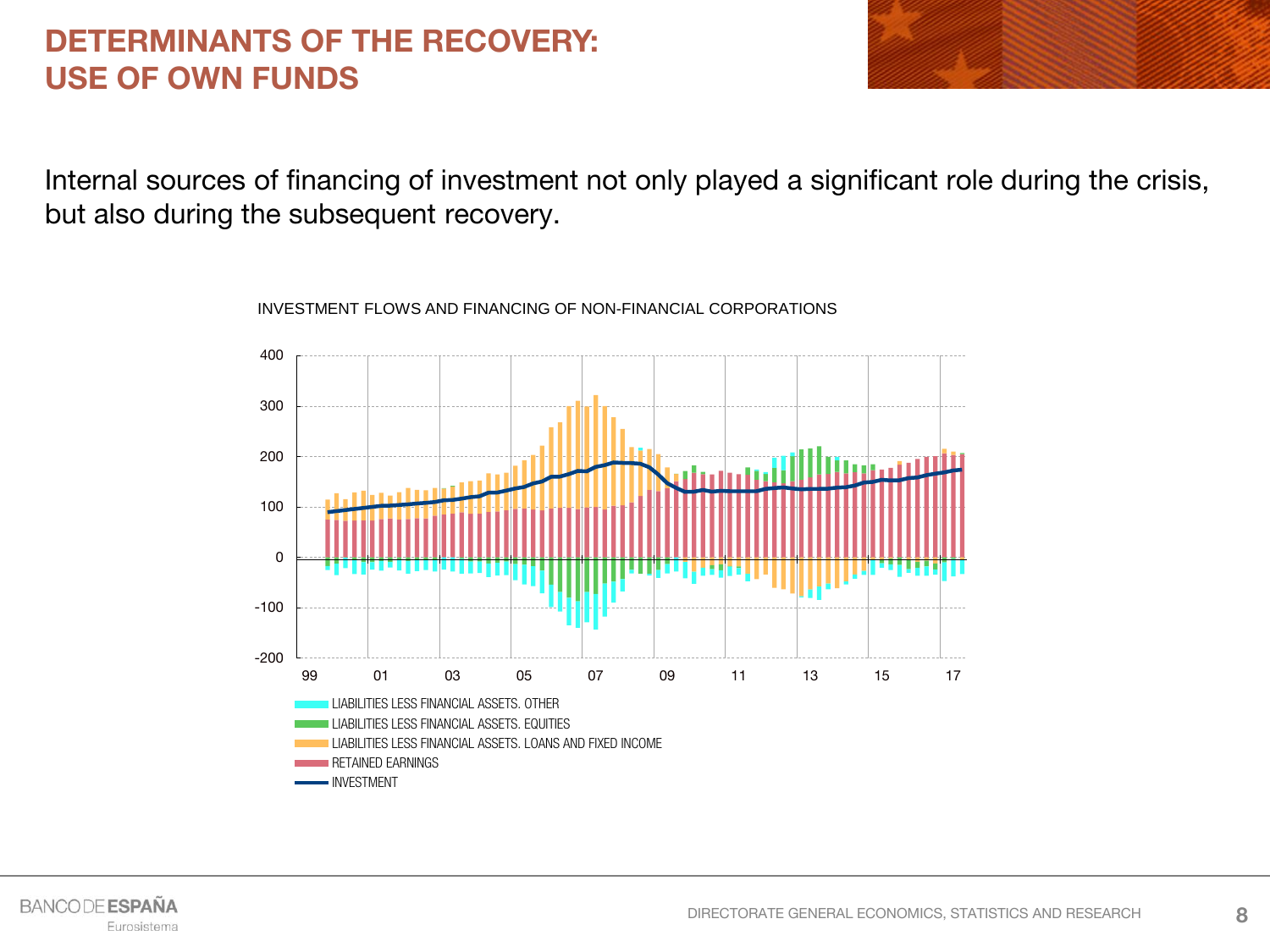### **DETERMINANTS OF THE RECOVERY: REDUCTION OF UNCERTAINTY**

Economic uncertainty has diminished significantly during the recent recovery in Spain, from the highs recorded in 2012. The evidence available, based on both aggregate and individual data, shows that a less uncertain environment is conducive to business investment.



#### UNCERTAINTY AS MEASURED BY THE EPU: SPAIN AND GERMANY

EFFECT OF UNCERTAINTY: MODEL WITH INDIVIDUAL DATA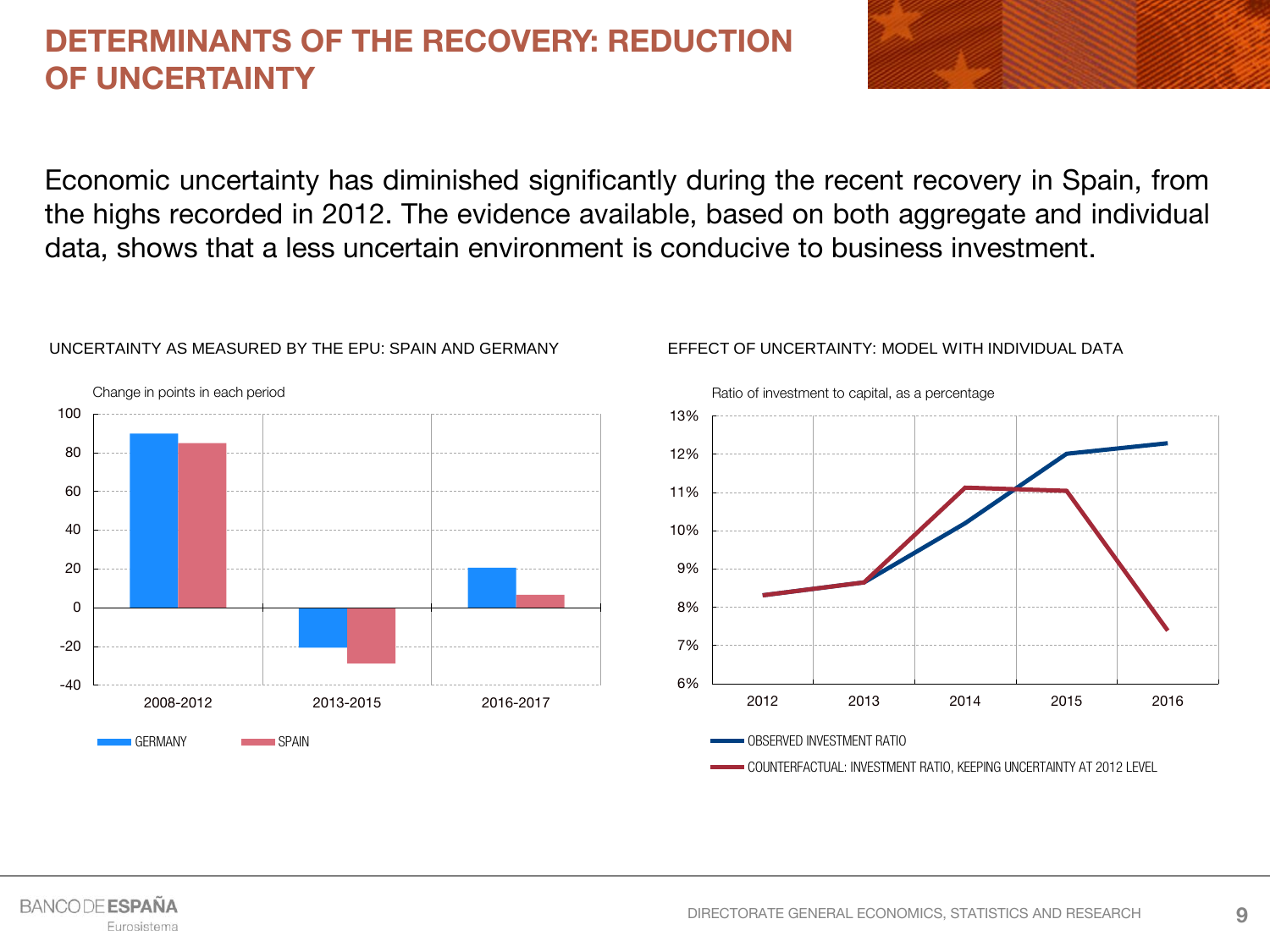### **DETERMINANTS OF THE RECOVERY: GREATER EXPORT ORIENTATION**

The export orientation of the Spanish economy has increased, boosting business investment. The favourable behaviour of exports has been based on the recovery of the price competitiveness. Also, the evidence available indicates that given the weakness of domestic demand, Spanish firms have become more external-market oriented.



#### CUMULATIVE RESPONSE BY INVESTMENT TO A SHOCK EQUIVALENT TO A 1% INCREASE IN GDP OVER THREE YEARS



#### INVESTMENT OF EXPORTING AND NON-EXPORTING FIRMS: INDIVIDUAL DATA

NON-EXPORTING FIRMS - INVESTMENT/CAPITAL RATIO  $-$  ALL FIRMS - RATIO  $=$  100 IN 2012 (right-hand scale) NON-EXPORTING FIRMS - RATIO = 100 IN 2012 (right-hand scale)

**BANCODE ESPAÑA** Eurosistema

**10**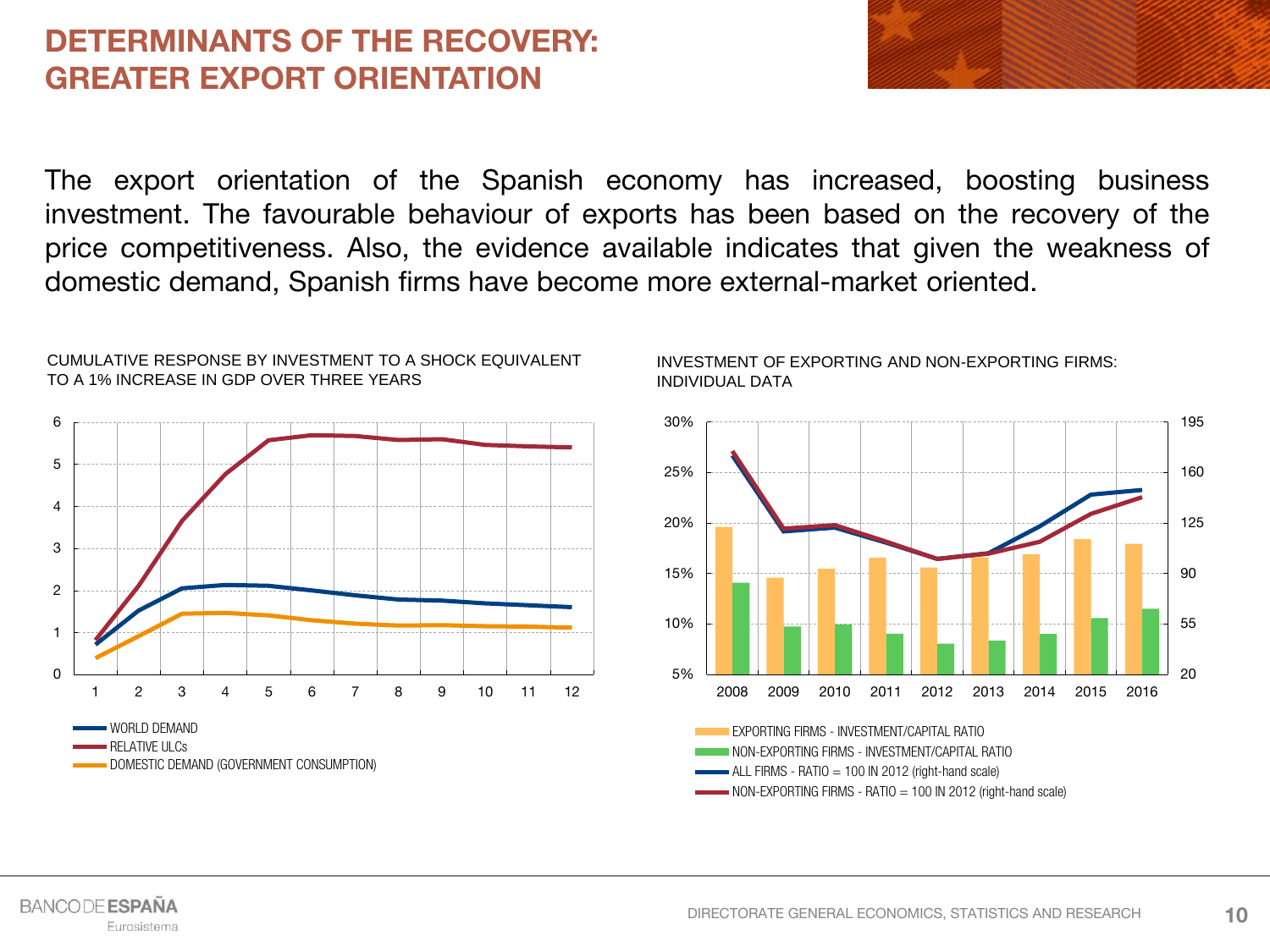### **FAVOURABLE CIRCUMSTANCES IN THE SHORT AND MEDIUM TERM**

A series of factors will favour protracted buoyant investment in the short and medium term including most notably, ongoing positive financial conditions, the correction of business sector imbalances and an outlook of continued recovery in the Spanish economy.



#### MEDIUM-TERM GROWTH OUTLOOK (WEO)

#### **BANCODE ESPAÑA** Eurosistema

GAP BETWEEN EQUIPMENT INVESTMENT AND ITS TREND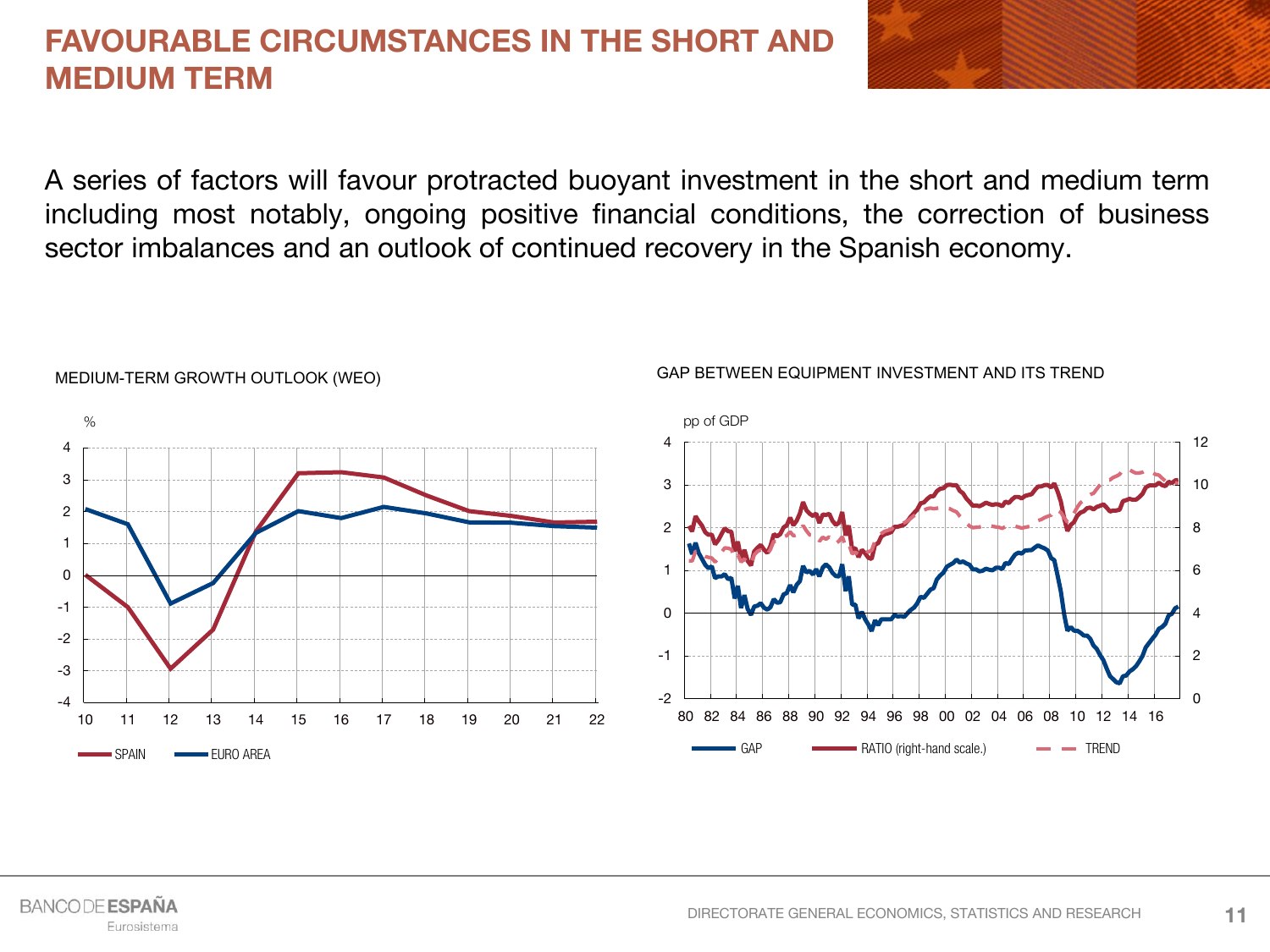### **CONSTRAINTS**

There is a series of factors which could curb the momentum of investment in the short and medium term, if suitable policies are not implemented. These factors include, most notably, global and national risks which could increase uncertainty, low public investment, the shortcomings of the institutional framework and distortions arising from the tax system for businesses.

TAX ON BUSINESS INVESTMENT RETURNS



#### PUBLIC SECTOR INVESTMENT IN INFRASTRUCTURE

#### **BANCODE ESPAÑA** Eurosistema